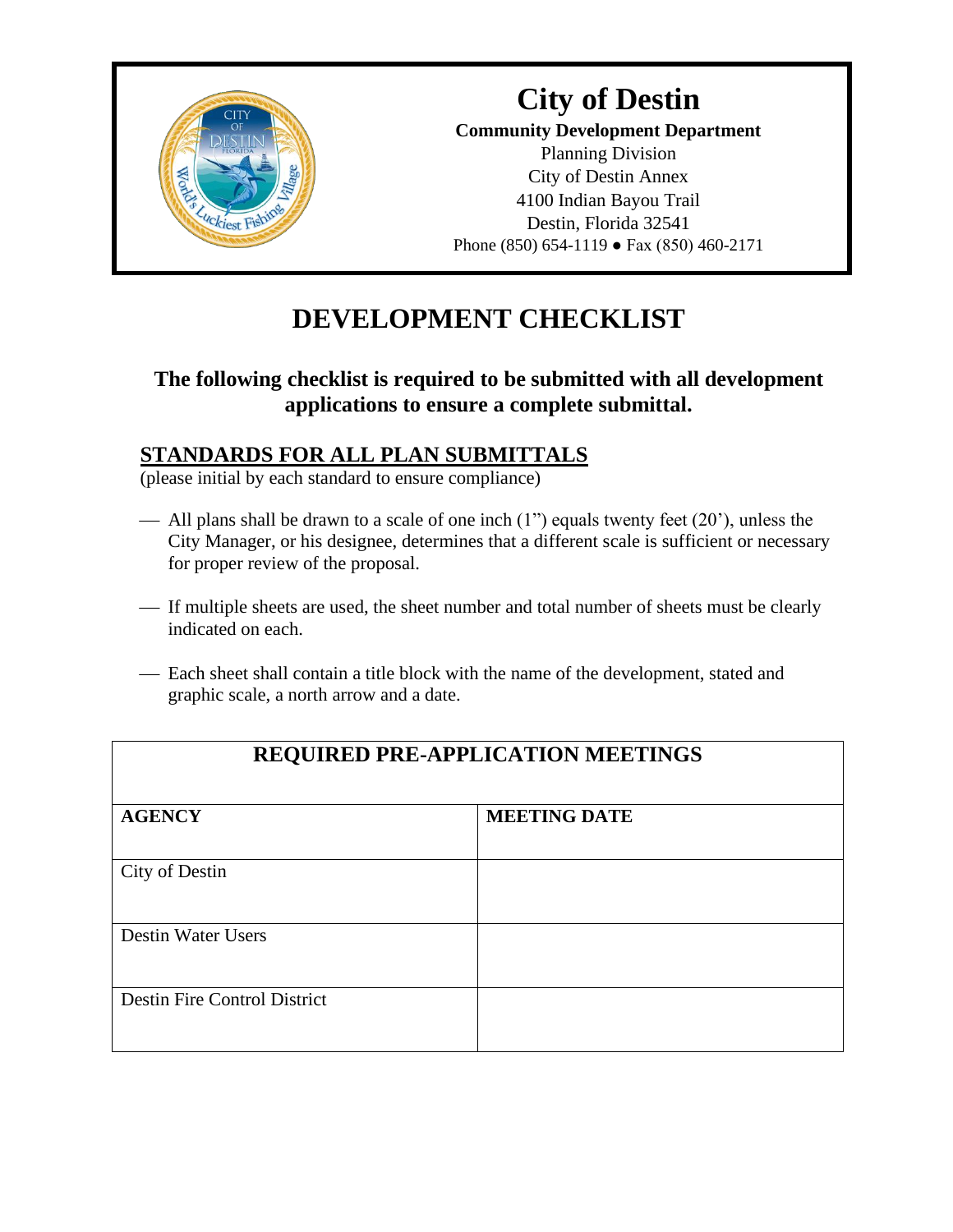| <b>Must</b><br>Submit | <b>Sheet</b><br>Number | Requirement                                                                        |
|-----------------------|------------------------|------------------------------------------------------------------------------------|
|                       |                        | <b>Cover Sheet</b>                                                                 |
|                       |                        | <b>Boundary Survey</b>                                                             |
|                       |                        | <b>Demolition Plan</b>                                                             |
|                       |                        | <b>Site Plan</b>                                                                   |
|                       |                        | <b>Drainage Plan</b>                                                               |
|                       |                        | <b>Utility Plan</b>                                                                |
|                       |                        | <b>Landscape and Supporting Plans</b>                                              |
|                       |                        | <b>Outdoor Lighting Plan</b>                                                       |
|                       |                        | <b>Additional Documents</b>                                                        |
|                       |                        | <b>Architectural Elevations</b>                                                    |
|                       |                        | General Architectural Floor Plans (all floors) with gross floor area<br>calculated |
|                       |                        | <b>Construction Vehicle Parking Mitigation Plan</b>                                |
|                       |                        | <b>Dust Control Plan</b>                                                           |
|                       |                        | <b>Vibration Impact Mitigation Plan</b>                                            |

# **REQUIRED PLANS** (applicability dependent on project type)

# <span id="page-1-0"></span>**COVER SHEET REQUIREMENTS**

| Must<br>Submit | <b>Sheet</b><br><b>Number</b> | Requirement                                                                                                                                                                                                                                     |
|----------------|-------------------------------|-------------------------------------------------------------------------------------------------------------------------------------------------------------------------------------------------------------------------------------------------|
|                | N/A                           | A general vicinity or location map drawn to scale showing the<br>position of the proposed development in the section, township and<br>range, together with the principal roads, city limits, and any other<br>pertinent orientation information |
|                | N/A                           | A complete legal description of the property                                                                                                                                                                                                    |
|                | N/A                           | The name(s), address (es) and telephone number(s) of the owner(s)<br>of the property. Where a corporation or company is the owner of<br>the property, the name and address of the president and secretary of<br>the entity shall be shown       |
|                | N/A                           | The name, business address and telephone number of those<br>individuals responsible for the preparation of the drawing(s)                                                                                                                       |
|                | N/A                           | The area of the property, shown in square feet and acres                                                                                                                                                                                        |
|                |                               | <b>Open Space Calculations</b>                                                                                                                                                                                                                  |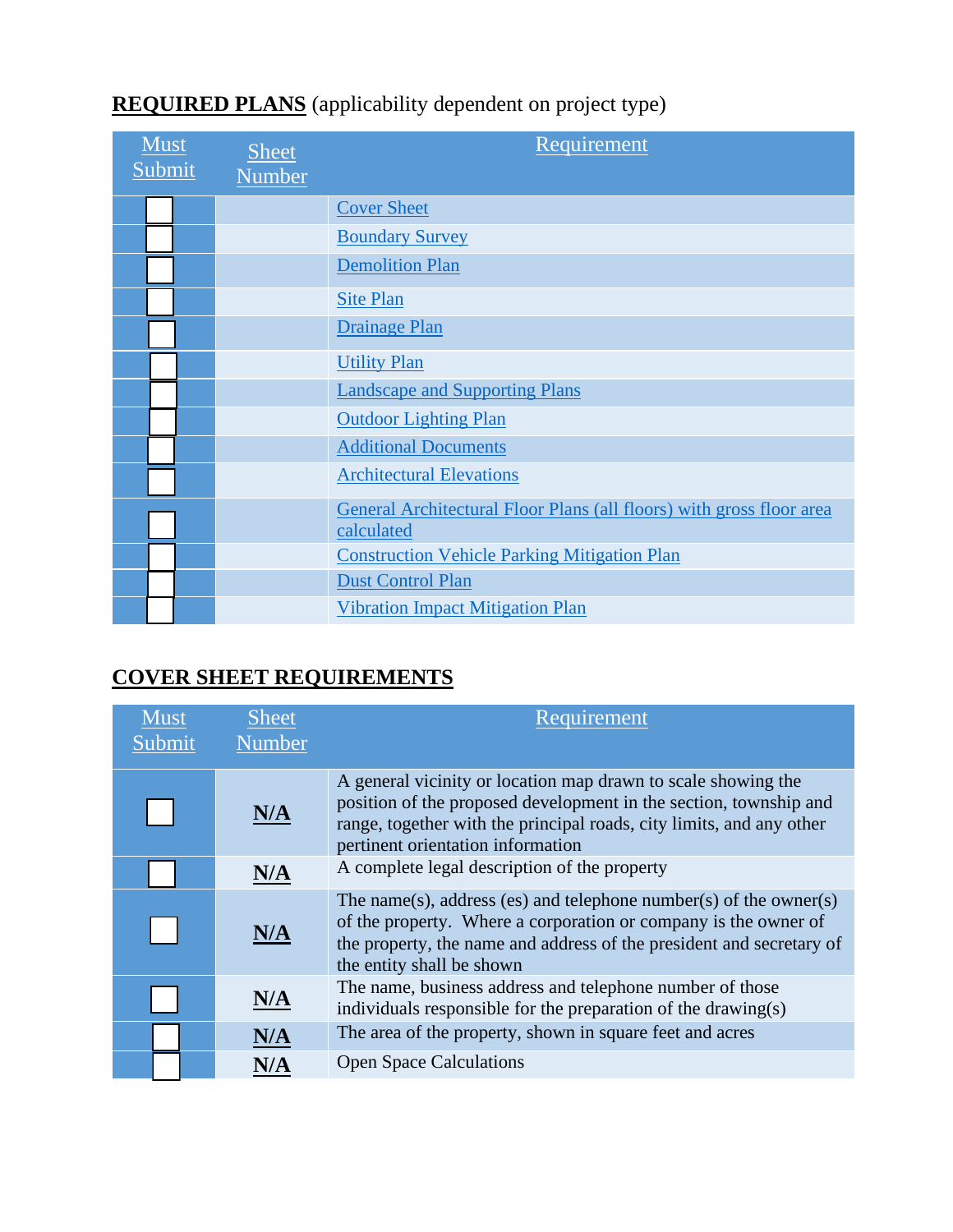### <span id="page-2-0"></span>**BOUNDARY SURVEY REQUIREMENTS**

| <b>Must</b> |  | <b>Sheet</b>  | Requirement                                                                                   |
|-------------|--|---------------|-----------------------------------------------------------------------------------------------|
| Submit      |  | <b>Number</b> |                                                                                               |
|             |  |               | Boundary Survey with topography of the site                                                   |
|             |  | N/A           | Title Opinion must be incorporated into the Boundary Survey                                   |
|             |  | N/A           | Location of existing trees                                                                    |
|             |  | N/A           | <b>Property Lines</b>                                                                         |
|             |  | N/A           | Right-of-Way Lines                                                                            |
|             |  | N/A           | <b>Building Footprints</b>                                                                    |
|             |  | N/A           | Any on-site or surrounding infrastructure (sidewalks, bridges,<br>culverts, water mains, etc. |
|             |  | N/A           | Marked Easements (public/private)                                                             |

### <span id="page-2-1"></span>**DEMOLITION PLAN**

| <b>Must</b><br>Submit | <b>Sheet</b><br><b>Number</b> | Requirement                                                                        |
|-----------------------|-------------------------------|------------------------------------------------------------------------------------|
|                       |                               | Vibration and Dust Mitigation                                                      |
|                       |                               | Protection Plan for historic and archeological sites on or near the<br>development |
|                       |                               | Grading plans including perimeter grading                                          |

### <span id="page-2-2"></span>**SITE PLAN REQUIREMENTS**

| <b>Must</b><br>Submit | <b>Sheet</b><br><b>Number</b> | Requirement                                                                                                                                                   |
|-----------------------|-------------------------------|---------------------------------------------------------------------------------------------------------------------------------------------------------------|
|                       |                               | Location, Intensity, and Density of the proposed project                                                                                                      |
|                       |                               | Master Development Plan and Construction phase lines (if<br>applicable)                                                                                       |
|                       |                               | Building setback distances from property lines, abutting rights-of-<br>way, and all adjacent buildings and structures                                         |
|                       |                               | Parking layout with total number of parking spaces, including<br>handicap spaces. All parking spaces, drive aisles, and stacking areas<br>must be dimensioned |
|                       |                               | Circulation plan including ingress and egress to the site                                                                                                     |
|                       |                               | Cross sections and specifications of all proposed pavement                                                                                                    |
|                       |                               | Multi-Modal Transportation Facility requirements pursuant to LDC<br>Article 8.09.00 (if applicable)                                                           |
|                       |                               | Designated flood hazard areas                                                                                                                                 |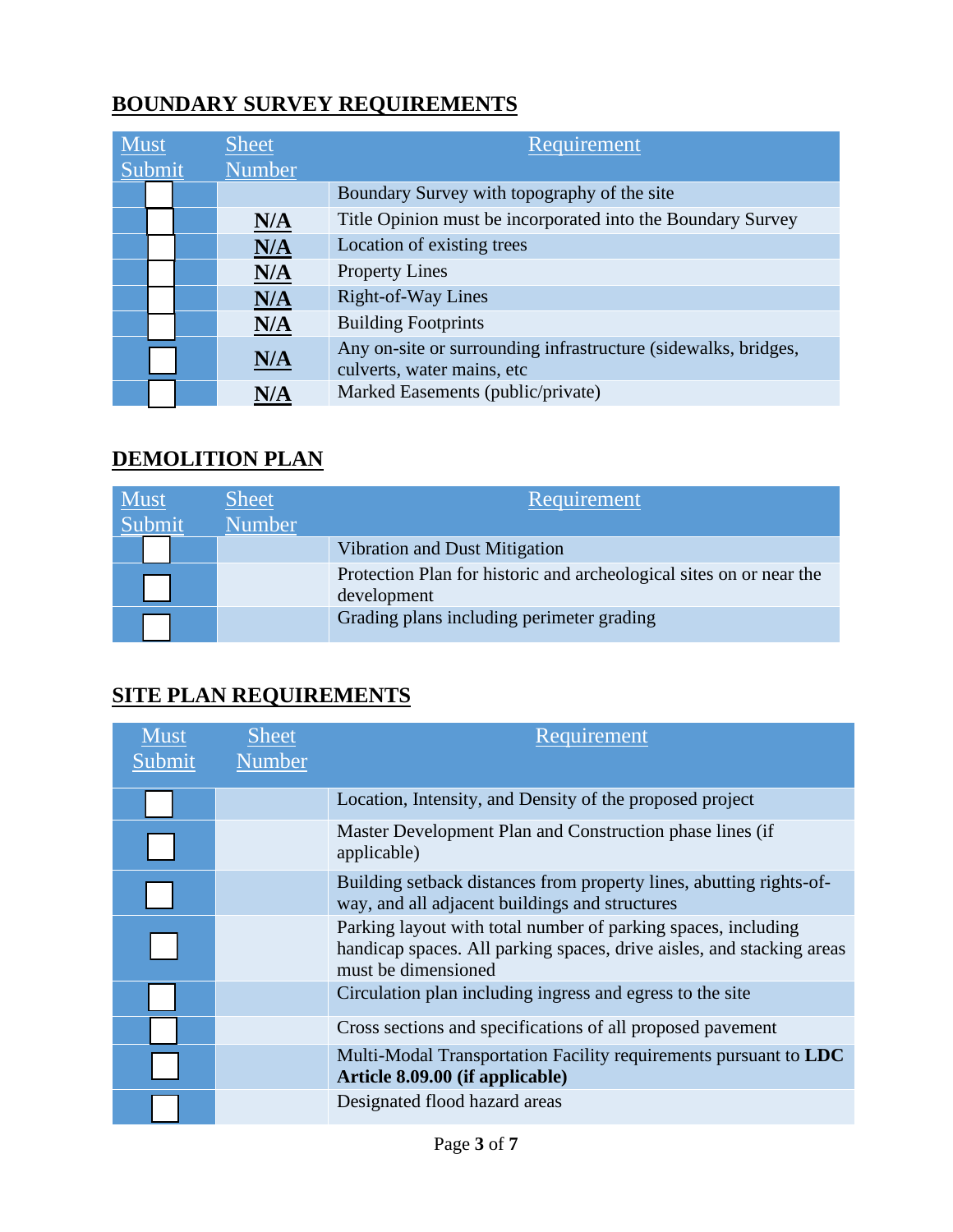| Proposed Open Space on the development site and activities<br>proposed in permitted opens space areas, if any                                                                                              |
|------------------------------------------------------------------------------------------------------------------------------------------------------------------------------------------------------------|
| Lands to be dedicated or transferred to a public or private entity and<br>the purposes for which the land will be held and used                                                                            |
| Location of on-site potable water wells, and any potable water<br>wells within 200 feet of any property line                                                                                               |
| Total number and type of residential units categorized according to<br>the number of bedrooms. The total number of residential units per<br>gross acre and gross floor area shall be given for impact fees |
| Illustrate that all Special Design Criteria are met pursuant to LDC<br>7.09.00                                                                                                                             |
| Location of any required buffers                                                                                                                                                                           |
| Location of Visibility Triangle(s)                                                                                                                                                                         |
| Location of all proposed marine construction                                                                                                                                                               |

# <span id="page-3-0"></span>**STORMWATER PLAN REQUIREMENTS** *(LDC 10.03.00)*

| Must<br>Submit | <b>Sheet</b><br><b>Number</b> | Requirement                                                                                                                                                          |
|----------------|-------------------------------|----------------------------------------------------------------------------------------------------------------------------------------------------------------------|
|                |                               | Stormwater Narrative and Calculations based on 25 Year -<br>24 Hour or 1-inch rainfall event; whichever is greater                                                   |
|                |                               | Illustrate Pre-runoff vs post-runoff, and locations of areas<br>where stormwater collects or percolates into the ground                                              |
|                |                               | Stormwater Maintenance Plan (must be signed and sealed by<br>a Florida Registered Professional Engineer)                                                             |
|                |                               | Existing conditions and proposed stormwater management<br>systems and proposed linkage, if any, to public stormwater<br>management systems                           |
|                |                               | Groundwater Levels, including seasonal fluctuations                                                                                                                  |
|                |                               | 100-year flood elevation boundaries, the CCCL, CHHA, and<br><b>Shoreline Protection Zones</b>                                                                        |
|                |                               | Erosion and sedimentation control plan pursuant to <b>LDC</b><br>11.09.03                                                                                            |
|                |                               | Any watercourses, water bodies, floodplains, wetlands,<br>important natural features, wildlife areas, soil types, and<br>vegetative cover on or adjacent to the site |
|                |                               | Typical and special roadway and drain sections and<br>summaries of quantities                                                                                        |
|                |                               | <b>Stormwater Management Concurrency Evaluation</b><br>Certificate                                                                                                   |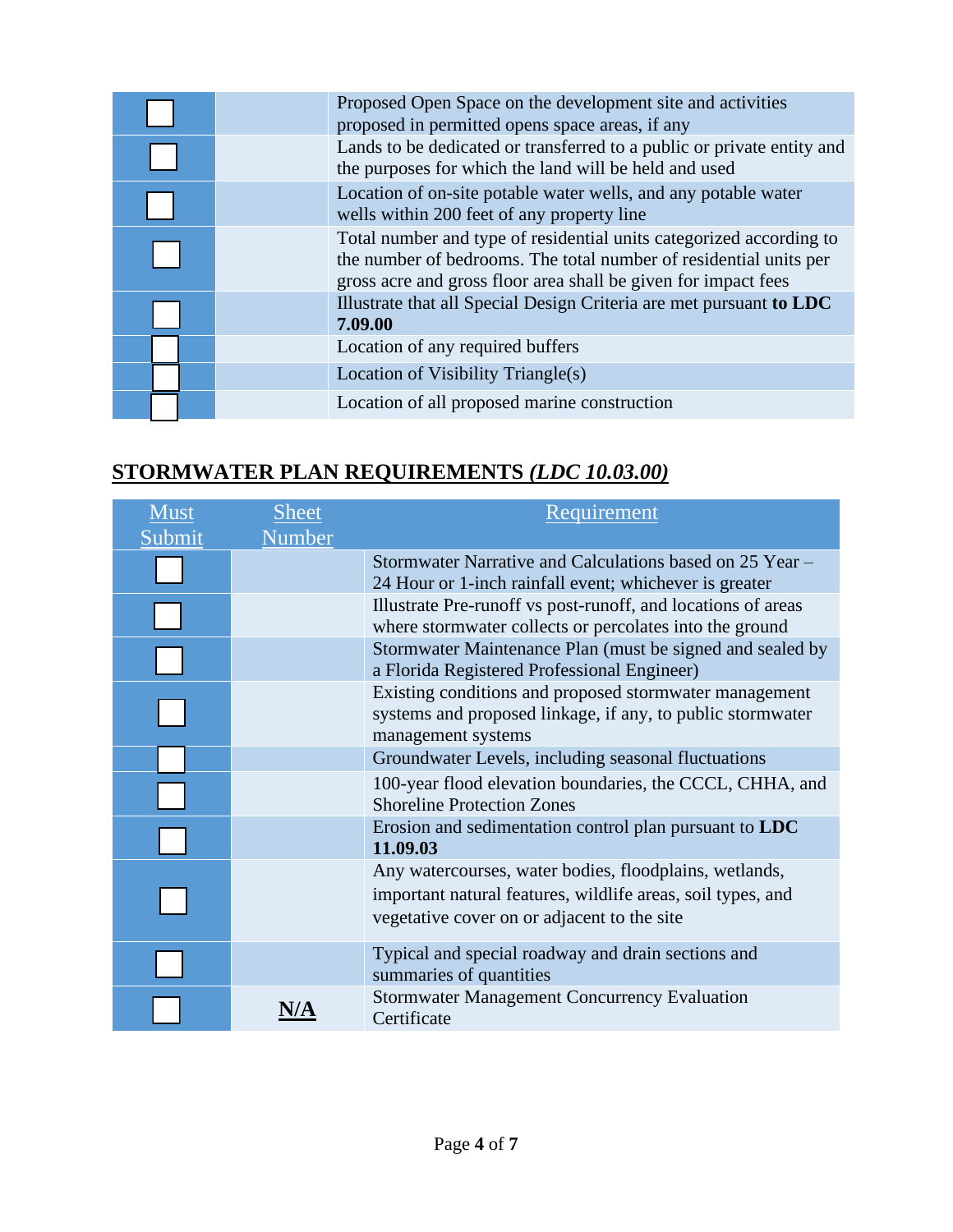### <span id="page-4-0"></span>**UTILITY PLAN REQUIREMENTS** *(LDC 20.12.00)*

| Must<br>Submit |  | <b>Sheet</b><br><b>Number</b> | Requirement                                               |
|----------------|--|-------------------------------|-----------------------------------------------------------|
|                |  |                               | Show location of proposed utilities                       |
|                |  |                               | Provide verification that utilities will be undergrounded |

### <span id="page-4-1"></span>**LANDSCAPE PLAN REQUIREMENTS** *(LDC 12.04.00)*

| Must<br>Submit | <b>Sheet</b><br>Number | Requirement                                                                                                                                                                                                                                                                                                                    |
|----------------|------------------------|--------------------------------------------------------------------------------------------------------------------------------------------------------------------------------------------------------------------------------------------------------------------------------------------------------------------------------|
|                |                        | Location and dimensions of all required landscape buffers                                                                                                                                                                                                                                                                      |
|                |                        | Location and dimensions of all required internal landscaping                                                                                                                                                                                                                                                                   |
|                |                        | The number, placement and species of all trees required                                                                                                                                                                                                                                                                        |
|                |                        | Primary dune system and shoreline protection zone, where<br>applicable                                                                                                                                                                                                                                                         |
|                |                        | Relationships of the site to adjacent public or private streets<br>and properties                                                                                                                                                                                                                                              |
|                |                        | Location and area of off-street parking and vehicular use<br>areas                                                                                                                                                                                                                                                             |
|                |                        | Location of principal structures                                                                                                                                                                                                                                                                                               |
|                |                        | Location and width of Front Perimeter Landscape Areas                                                                                                                                                                                                                                                                          |
|                |                        | If requesting reforestation credit for preservation of existing<br>trees, the diameter and location of existing trees to be<br>preserved must be provided                                                                                                                                                                      |
|                |                        | Specify the type of trees and/or vegetation to be used for<br>reforestation pursuant to LDC 12.04.00                                                                                                                                                                                                                           |
|                |                        | <b>Irrigation Plan</b>                                                                                                                                                                                                                                                                                                         |
|                |                        | Boundary Survey including the topography, location of<br>existing trees, tree types, property and right-of-way lines for<br>all streets, buildings, sewers, sidewalks, airports, bridges,<br>culverts, drainpipes, water mains, fire hydrants, and any<br>easements (public and/or private) with title opinion<br>incorporated |
|                |                        | The location of environmentally sensitive lands designated<br>pursuant to LDC Article 11. (i.e. wetlands, floodplains,<br>protection zones, wildlife areas, etc.)                                                                                                                                                              |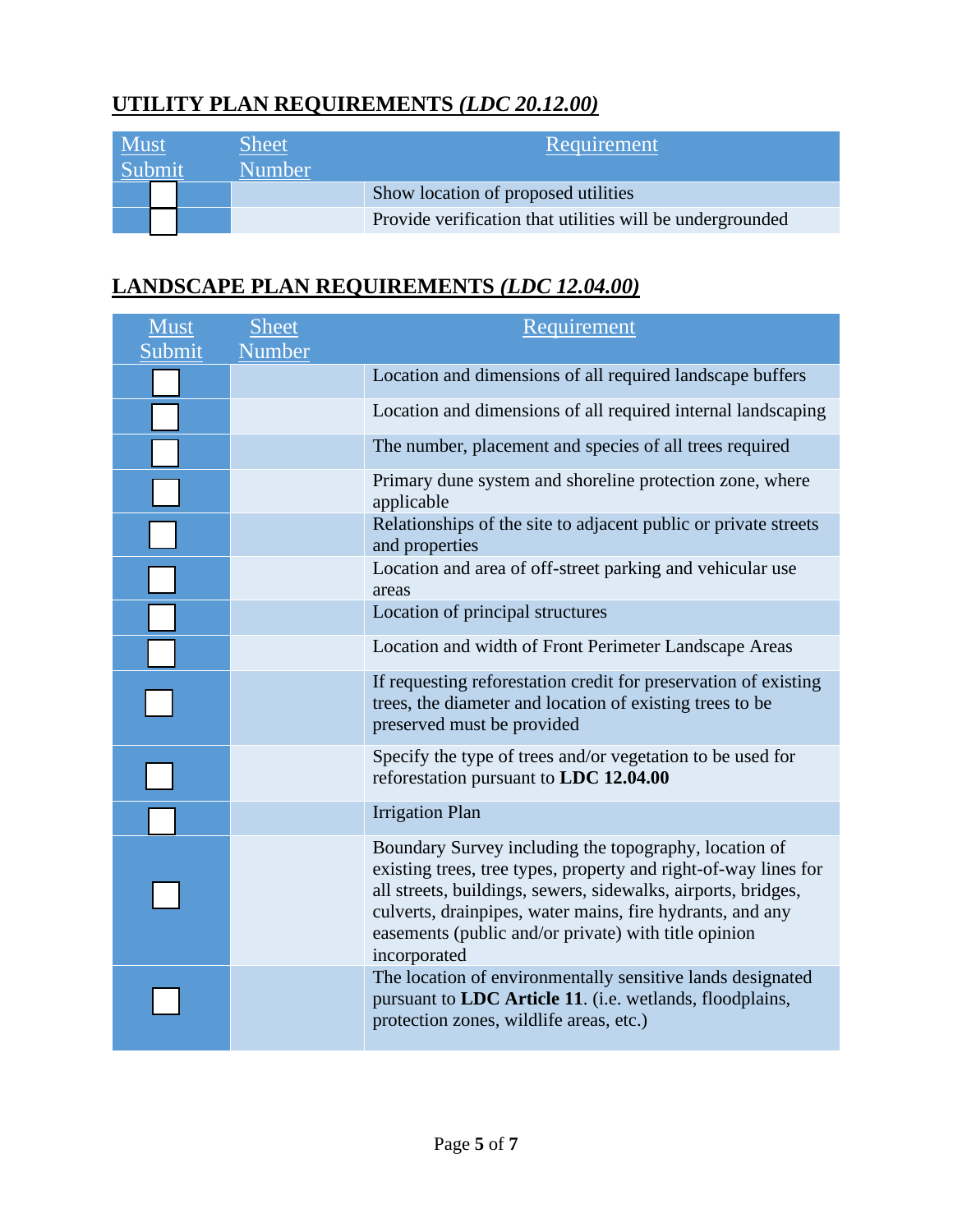|  | Any watercourses, water bodies, floodplains, wetlands,<br>important natural features, wildlife areas, soil types, and<br>vegetative cover on or adjacent to the site |
|--|----------------------------------------------------------------------------------------------------------------------------------------------------------------------|
|  | Soils Map of the Site (Environmentally Sensitive areas)<br>ONLY)                                                                                                     |

### <span id="page-5-0"></span>**OUTDOOR LIGHTING PLAN** *(LDC 7.17.00)*

| Must   | <b>Sheet</b> | Requirement                                                                                                                                    |
|--------|--------------|------------------------------------------------------------------------------------------------------------------------------------------------|
| Submit | Number       |                                                                                                                                                |
|        |              | Provide a point-by-point foot candle array overlaid on the site<br>plan                                                                        |
|        |              | Provide a Lighting Plan that notates the maximum light level is<br>below 0.2-foot candles at any property line                                 |
|        |              | Provide a Lighting Plan that displays no more than 5.0-foot<br>candles at all street rights of way                                             |
|        |              | Provide the number of lumens/wattages of the light bulbs                                                                                       |
|        |              | Provide the location, height, and direction ( <i>i.e. down</i> , outwards,<br>etc.) of all proposed lighting                                   |
|        |              | Provide a description of the illuminating devices, fixtures, lams,<br>supports, reflectors, poles, etc.                                        |
|        |              | Provide the height of all outdoor lighting (measured from the<br>FFE)                                                                          |
|        |              | Lighting Standards for the Marine Turtle Conservation Zone (i.e.<br>properties south of the CCCL) must meet all requirements of<br>LDC 7.17.04 |

# <span id="page-5-1"></span>**BUILDING DIVISION REQUIREMENTS**

| <b>Must</b> | <b>Sheet</b>  | Requirement                                                                               |
|-------------|---------------|-------------------------------------------------------------------------------------------|
| Submit      | <b>Number</b> |                                                                                           |
|             |               | Floor Plan for all Buildings, Number of Bedrooms proposed, and<br><b>Gross Floor Area</b> |
|             |               | Design Finish Floor Elevation                                                             |
|             |               | Use and Occupancy Classification and Occupancy Load                                       |
|             |               | <b>Construction Type Classification</b>                                                   |
|             |               | Architectural elevations of all buildings, with building height<br>noted                  |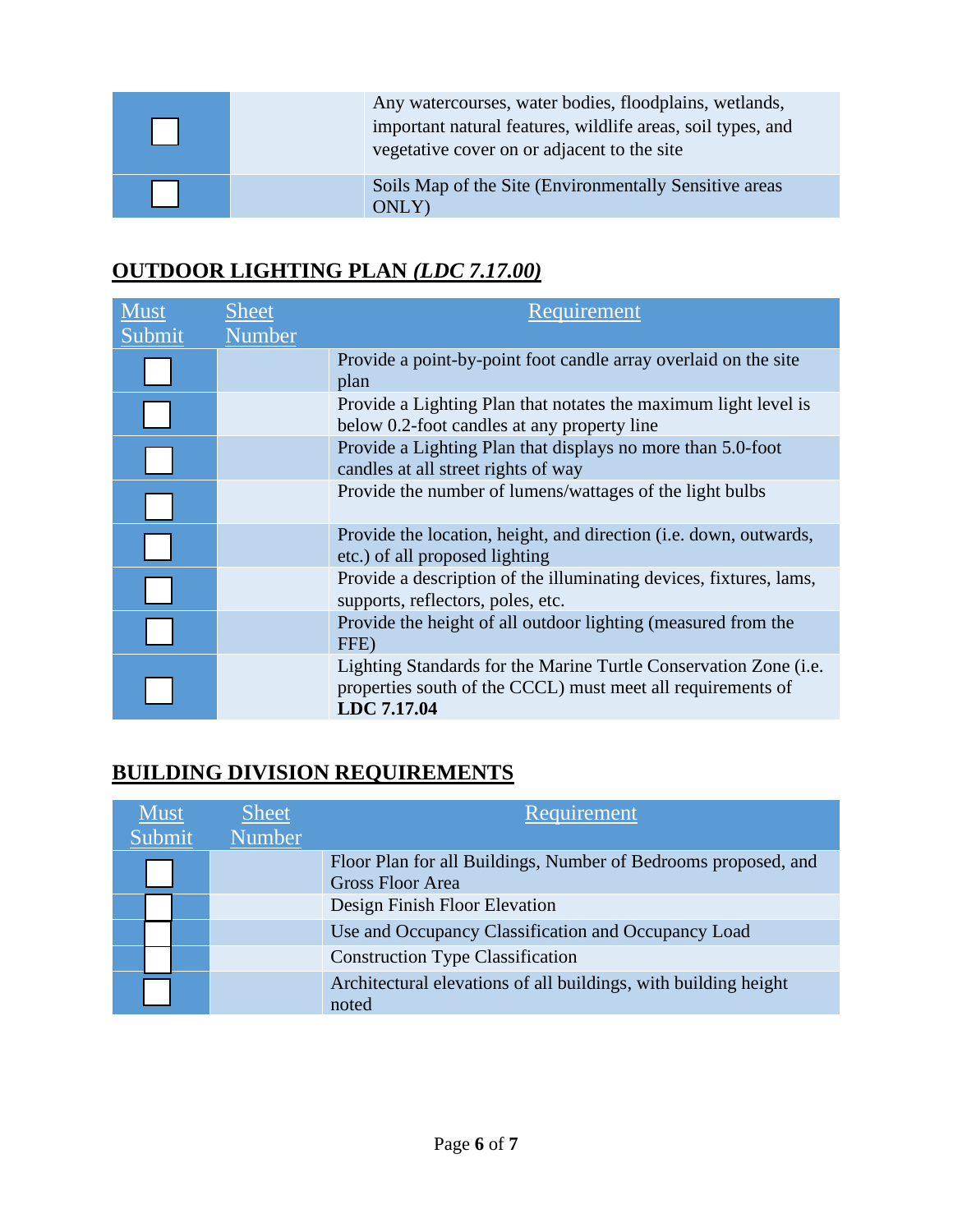## **OKALOOSA GAS REQUIREMENTS**

| <b>Must</b><br>Submit | <b>Sheet</b><br><b>Number</b> | <b>Requirement</b>                                                        |
|-----------------------|-------------------------------|---------------------------------------------------------------------------|
|                       |                               | All areas where gas is to be used shall be clearly marked on the<br>plans |
|                       |                               | Include type of gas equipment to be used                                  |
|                       |                               | Natural Gas Utility Blanket Easement (Commercial Property<br>Only)        |

### **DESTIN WATER USERS REQUIREMENTS**

| <b>Must</b> | Sheet  | Requirement                                                  |
|-------------|--------|--------------------------------------------------------------|
| Submit      | Number |                                                              |
|             |        | Proposed location and sizing of potable water and wastewater |
|             |        | facilities to serve the development                          |
|             |        | Destin Water Users Questionnaire                             |
|             |        | <b>Potable Water Concurrency Evaluation Certificate</b>      |
|             |        | <b>Sewer Concurrency Evaluation Certificate</b>              |
|             |        |                                                              |

# <span id="page-6-0"></span>**ADDITIONAL DOCUMENTATION**

| <b>Must</b><br>Submit | <b>Sheet</b><br><b>Number</b> | Requirement                                                                                                                                                                                     |
|-----------------------|-------------------------------|-------------------------------------------------------------------------------------------------------------------------------------------------------------------------------------------------|
|                       |                               | Title Opinion for property (ies) to be developed                                                                                                                                                |
|                       |                               | <b>Traffic Concurrency Evaluation Certificate</b>                                                                                                                                               |
|                       |                               | Waste Management Concurrency Evaluation Certificate                                                                                                                                             |
|                       |                               | If the Development includes private streets, an ownership and<br>maintenance association document must be submitted. Any roads<br>that are designated private shall be indicated clearly on the |
|                       |                               | development plan                                                                                                                                                                                |
|                       |                               | Any Final Order or Conditional Use Approval given by the Board<br>of Adjustment or City Council                                                                                                 |
|                       |                               | Results in any traffic impacts to Okaloosa County Roads or<br>property (Interlocal Agreement)                                                                                                   |
|                       |                               | Any legally nonconforming status currently on the property                                                                                                                                      |
|                       |                               | Mitigation plan or description of how the development will avoid<br>potential conflicts between land uses (including a compatibility<br>review if required)                                     |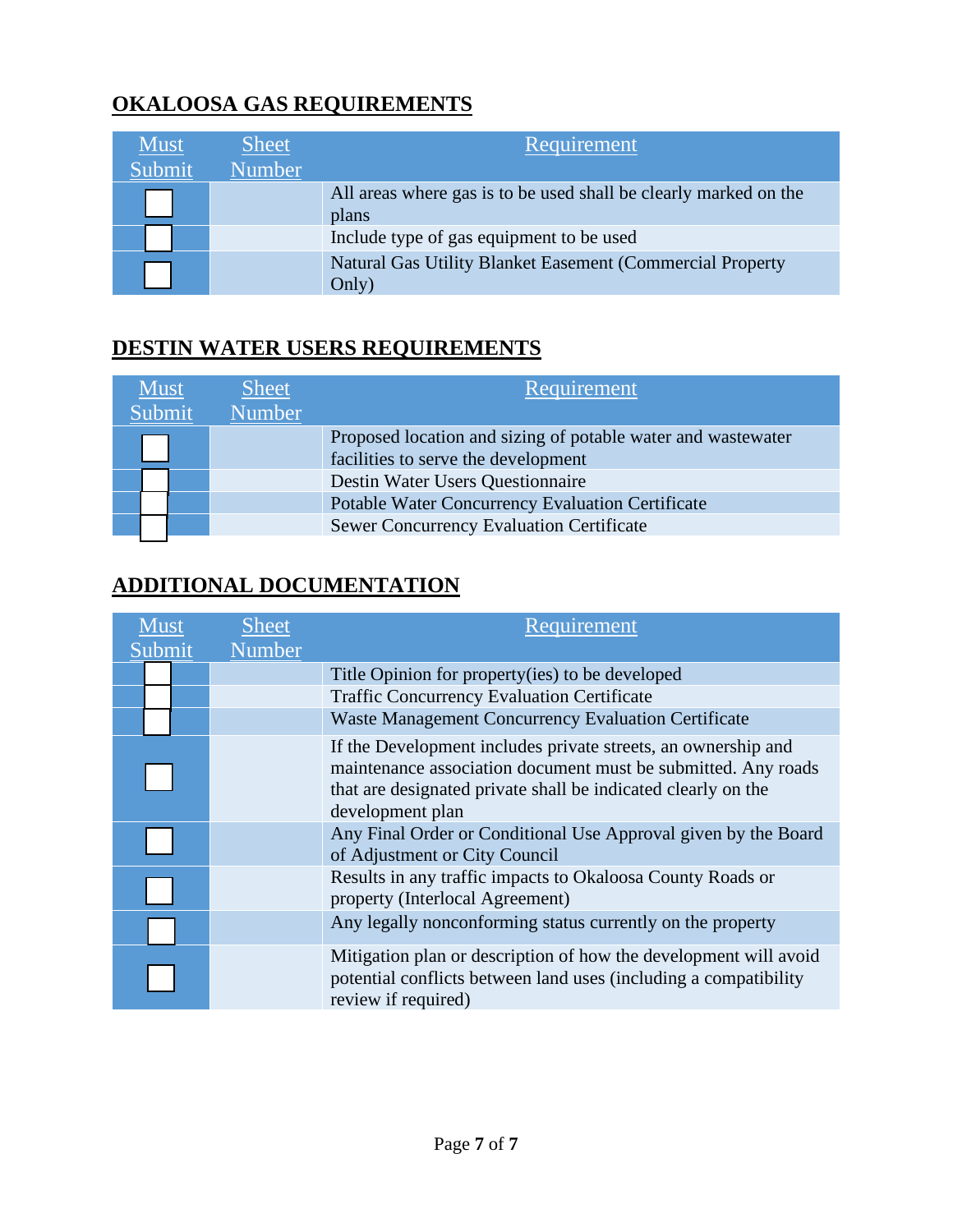

### **City of Destin Community Development Department** Planning Division City of Destin Annex 4100 Indian Bayou Trail Destin, Florida 32541 Phone (850) 654-1119 ● Fax (850) 460-2171

# **SUBDIVISION CHECKLIST**

### **The following checklist is required to be submitted with all development applications to ensure a complete submittal.**

### **STANDARDS FOR ALL PLAN SUBMITTALS**

(please initial by each standard to ensure compliance)

- All plans shall be drawn to a scale of one inch  $(1")$  equals twenty feet  $(20')$ , unless the City Manager, or his designee, determines that a different scale is sufficient or necessary for proper review of the proposal.
- ⎯ If multiple sheets are used, the sheet number and total number of sheets must be clearly indicated on each.
- Each sheet shall contain a title block with the name of the development, stated and graphic scale, a north arrow and a date.

| <b>REQUIRED PRE-APPLICATION MEETINGS</b> |                     |  |
|------------------------------------------|---------------------|--|
| <b>AGENCY</b>                            | <b>MEETING DATE</b> |  |
| City of Destin                           |                     |  |
| <b>Destin Water Users</b>                |                     |  |
| <b>Destin Fire Control District</b>      |                     |  |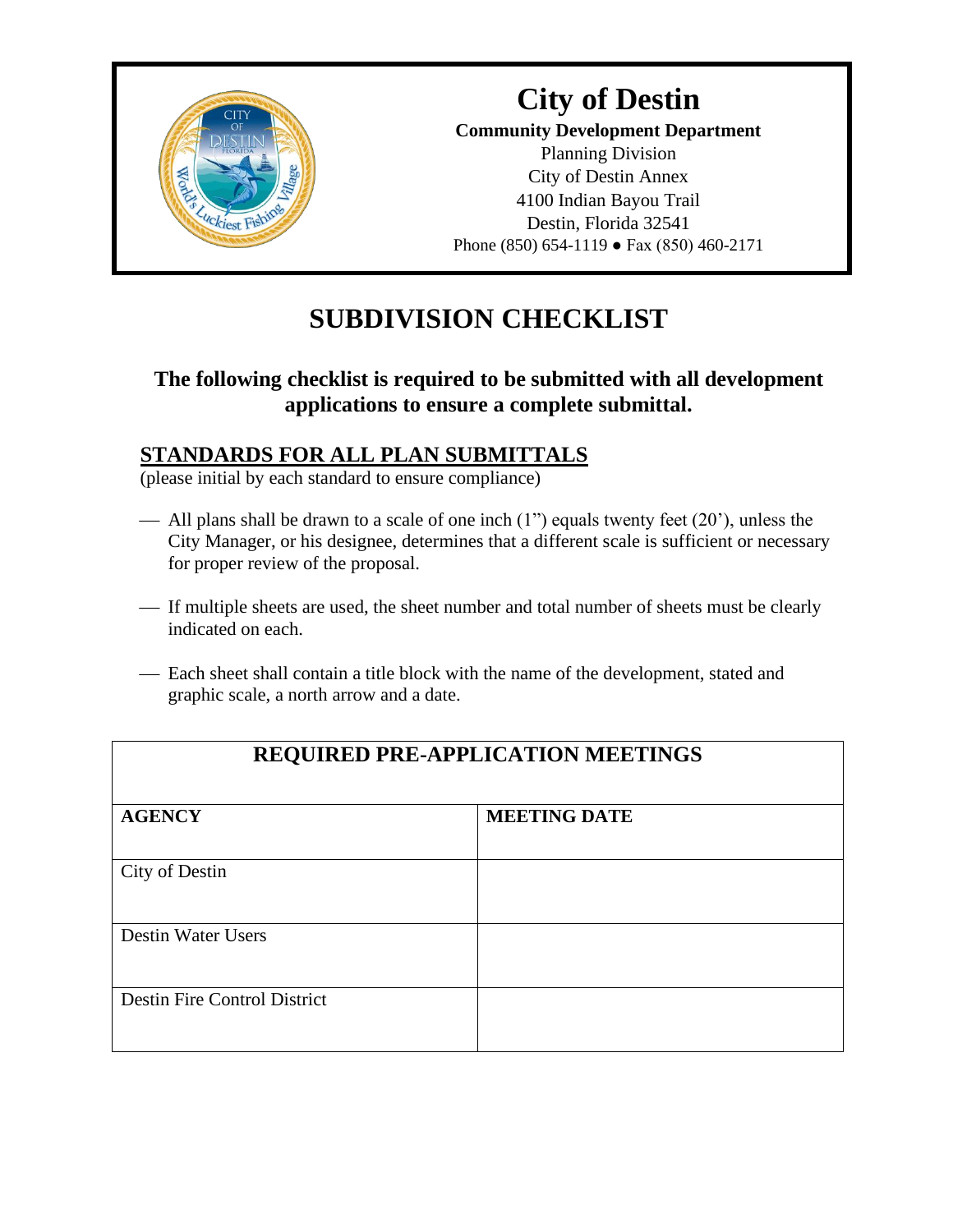### **REQUIRED PLANS**

| <b>Must</b><br>Submit | <b>Sheet</b><br>Number | Requirement              |
|-----------------------|------------------------|--------------------------|
|                       |                        | <b>Cover Sheet</b>       |
|                       |                        | <b>Boundary Survey</b>   |
|                       |                        | <b>Plat Requirements</b> |

#### <span id="page-8-0"></span>**COVER SHEET REQUIREMENTS**

| <b>Must</b><br>Submit | <b>Sheet</b><br>Number | Requirement                                                                                                                                                                                                                                     |
|-----------------------|------------------------|-------------------------------------------------------------------------------------------------------------------------------------------------------------------------------------------------------------------------------------------------|
|                       |                        |                                                                                                                                                                                                                                                 |
|                       | N/A                    | A general vicinity or location map drawn to scale showing the<br>position of the proposed development in the section, township and<br>range, together with the principal roads, city limits, and any other<br>pertinent orientation information |
|                       | N/A                    | A complete legal description of the property                                                                                                                                                                                                    |
|                       | N/A                    | The name(s), address (es) and telephone number(s) of the owner(s)<br>of the property. Where a corporation or company is the owner of<br>the property, the name and address of the president and secretary of<br>the entity shall be shown       |
|                       | N/A                    | The name, business address and telephone number of those<br>individuals responsible for the preparation of the drawing(s)                                                                                                                       |
|                       | N/A                    | The area of the property, shown in square feet and acres                                                                                                                                                                                        |
|                       |                        | <b>Open Space Calculations</b>                                                                                                                                                                                                                  |

### <span id="page-8-1"></span>**BOUNDARY SURVEY REQUIREMENTS**

| <b>Must</b><br>Submit |  | <b>Sheet</b><br>Number | Requirement                                                                                  |
|-----------------------|--|------------------------|----------------------------------------------------------------------------------------------|
|                       |  |                        | Boundary Survey with topography of the site                                                  |
|                       |  |                        | Title Opinion Incorporated into the Boundary Survey                                          |
|                       |  | N/A                    | Location of existing trees                                                                   |
|                       |  | N/A                    | <b>Property Lines</b>                                                                        |
|                       |  | N/A                    | Right-of-Way Lines                                                                           |
|                       |  | N/A                    | <b>Building Footprints</b>                                                                   |
|                       |  | N/A                    | Any on-site or surrounding infrastructure (sidewalks, bridges,<br>culverts, water mains, etc |
|                       |  | N/A                    | Marked Easements (public/private)                                                            |

#### <span id="page-8-2"></span>**PLAT REQUIREMENTS**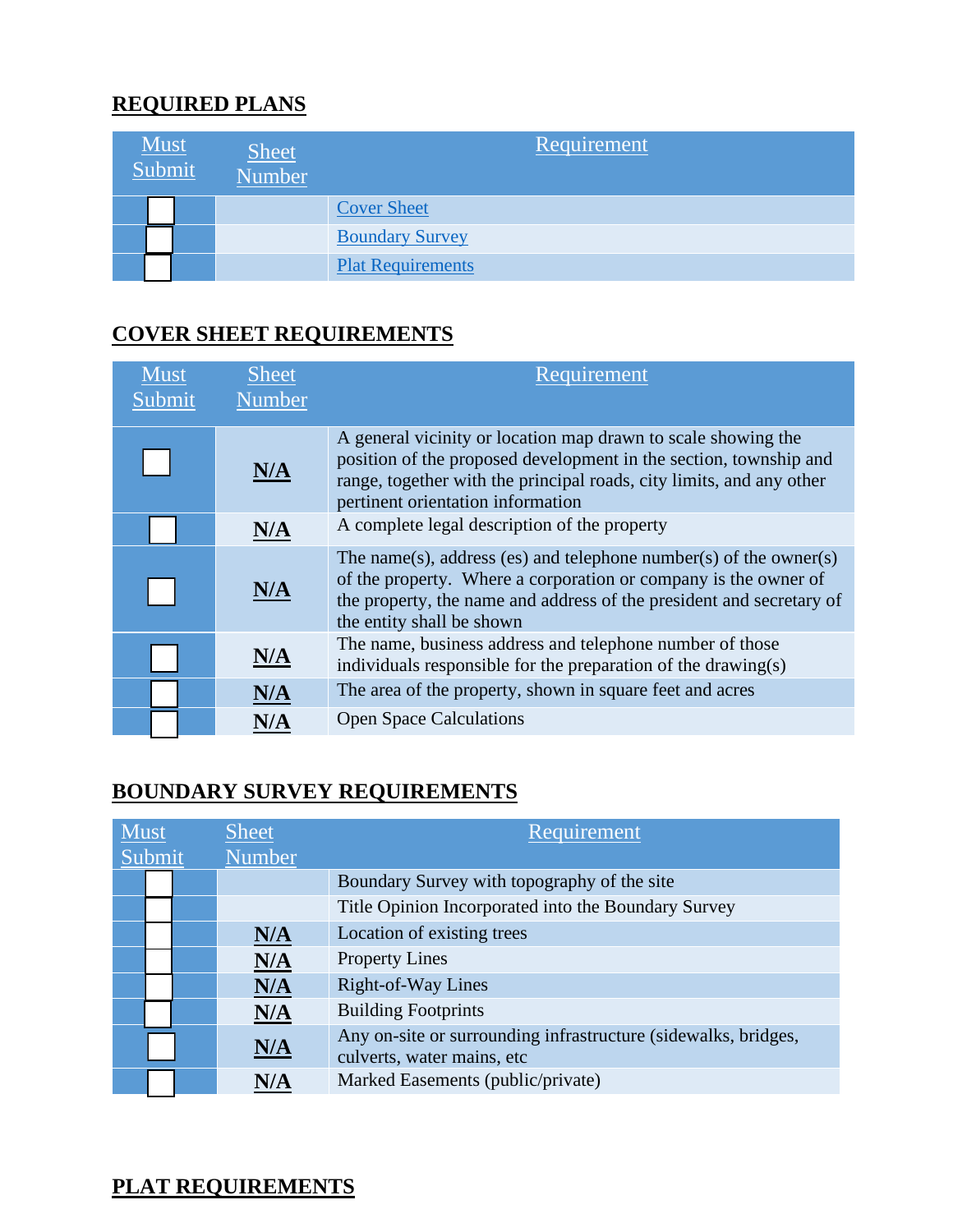| Must   | <b>Sheet</b> | Requirement                                                                                                                                                                                                                                                                                                    |
|--------|--------------|----------------------------------------------------------------------------------------------------------------------------------------------------------------------------------------------------------------------------------------------------------------------------------------------------------------|
| Submit | Number       |                                                                                                                                                                                                                                                                                                                |
|        | N/A          | Title opinion and Dedication must match <b>EXACTLY</b>                                                                                                                                                                                                                                                         |
|        | <u>N/A</u>   | Subdivision is given a name that is clearly legible on the plat<br>document and all subsequent document pages                                                                                                                                                                                                  |
|        | N/A          | Plat is prepared by a registered professional surveyor and mapper                                                                                                                                                                                                                                              |
|        |              | Number, location, and lot size (width, depth and area) of proposed<br>lots, measured from centerline to centerline                                                                                                                                                                                             |
|        |              | Dedication must be executed by all persons, corporations or entities<br>whose signature would be required                                                                                                                                                                                                      |
|        |              | All mortgagees having a record interest must also be included in the<br>plat dedication or separate instrument joining in and ratifying the<br>plat                                                                                                                                                            |
|        |              | Plat must be appropriately scaled to the size of the sheet                                                                                                                                                                                                                                                     |
|        |              | The "P.R.M.s" shall be shown on the plat by an appropriate symbol<br>or designation.                                                                                                                                                                                                                           |
|        |              | The section, township, and range shall appear immediately under<br>the name of the plat on each sheet included, along with the name of<br>the city, town, village, county, and state in which the land being<br>platted is situated                                                                            |
|        |              | Each plat shall show a description of the lands subdivided, and the<br>description shall be the same in the title certification.                                                                                                                                                                               |
|        |              | Professional surveyor's seal and statement must be shown                                                                                                                                                                                                                                                       |
|        |              | Location, width, and names of all streets, waterways, or other<br>rights-of-way shall be shown, as applicable.                                                                                                                                                                                                 |
|        |              | Location and width of proposed easements and existing easements<br>identified in the title opinion or certification required shall be<br>shown on the plat or in the notes or legend, and their intended use<br>shall be clearly stated.                                                                       |
|        |              | All contiguous properties shall be identified by subdivision title,<br>plat book, and page, or, if unplatted, land shall be so designated.                                                                                                                                                                     |
|        |              | All lots shall be numbered either by progressive numbers or, if in<br>blocks, progressively numbered in each block, and the blocks<br>progressively numbered or lettered, except that blocks in numbered<br>additions bearing the same name may be numbered consecutively<br>throughout the several additions. |
|        |              | Sufficient survey data shall be shown to positively describe the<br>bounds of every lot, block, street easement, and all other areas<br>shown on the plat.                                                                                                                                                     |
|        |              | When any lot or portion of the subdivision is bounded by an<br>irregular line, the major portion of that lot or subdivision shall be<br>enclosed by a witness line showing complete data, with distances                                                                                                       |